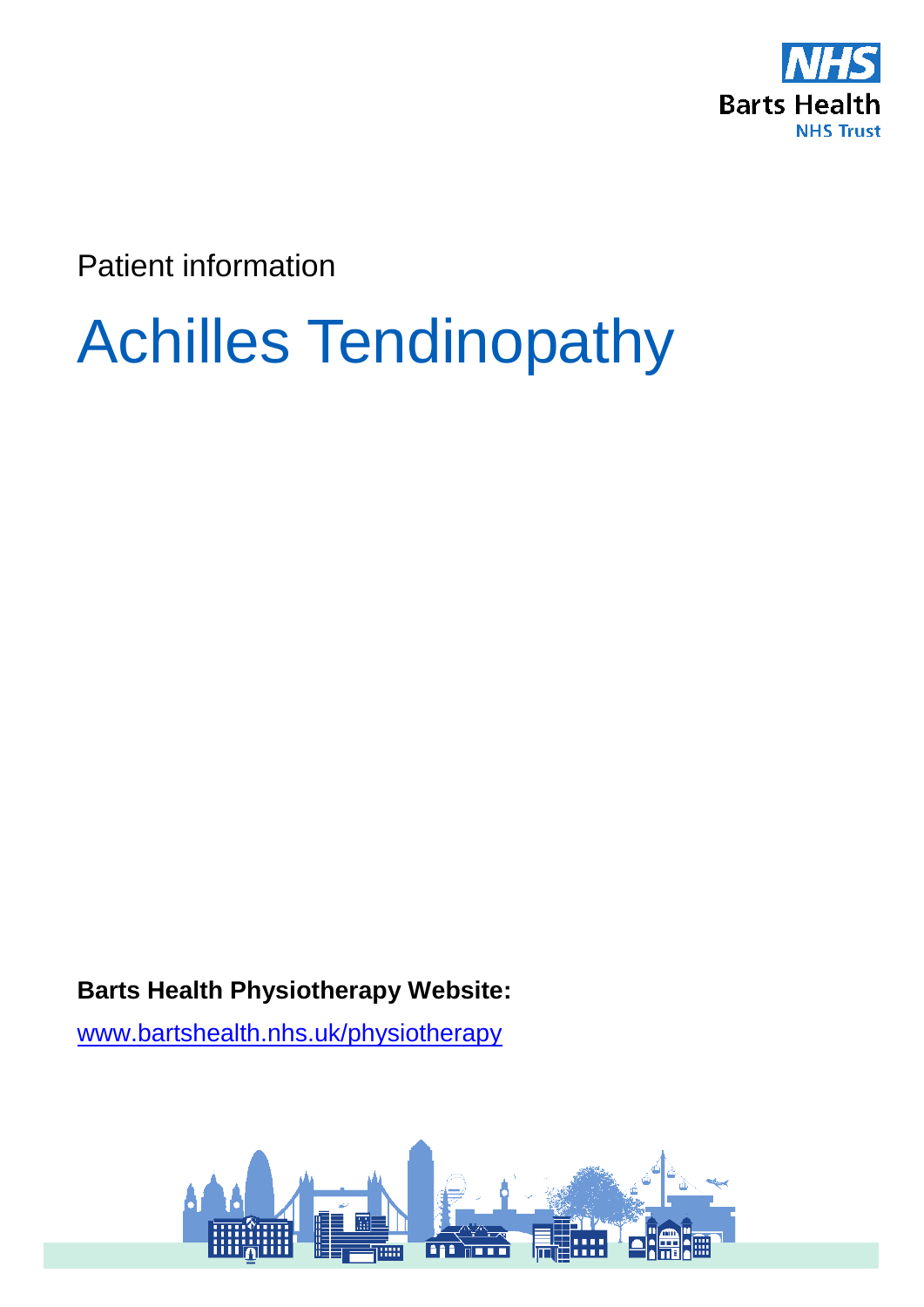### **What has happened to my tendon?**

Achilles Tendinopathy is a condition that causes pain in the heel area. The Achilles tendon is the main tendon on the back of the heel. Achilles Tendinopathy can happen when the tendon has been overworked (overloaded), or underworked (underloaded). It can happen in people that are very active or those that are less active (sedentary).

Pain is usually located either at the back of the heel, or just above the heel in the tendon. There are many theories as to why the tendon is painful. We know that complex changes to the cells in the tendon can happen, as well as growth of blood vessels inside the tendon. These factors can cause the quality of the tendon to reduce and cause pain.

### **Common Symptoms**

- $\triangleright$  Pain at the back of the heel or in the middle of the tendon
- $\triangleright$  Pain when you set off to walking or run. This pain can then start to wear off. The pain then may return once you stop moving, or can then be worse the next day. It is also common to get pain on getting out of bed, taking the first few steps.
- $\triangleright$  Physical changes in the tendon itself
	- o Thickening/swelling
	- o Uneven lumps or bumps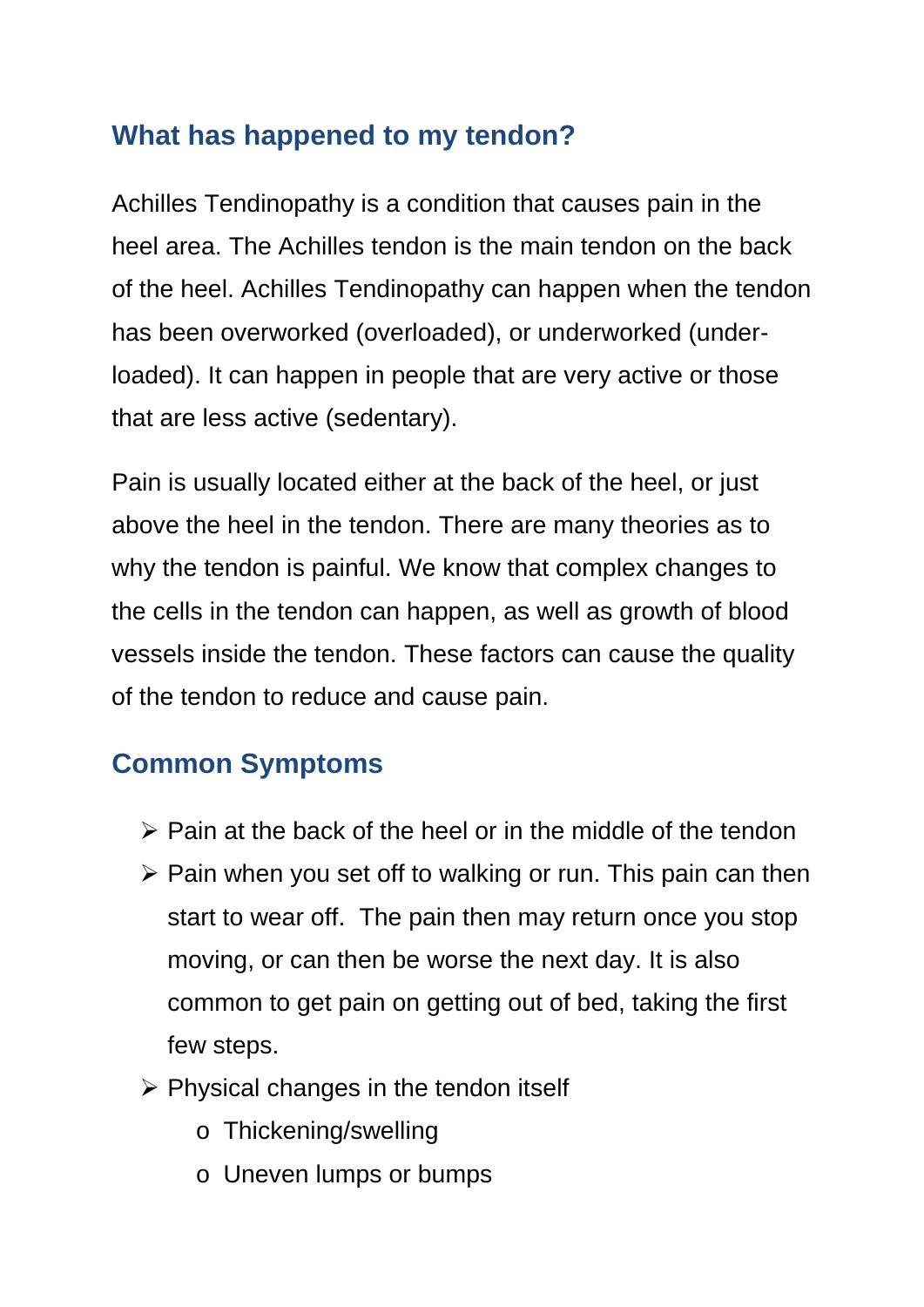### **What can I do to help my tendon recover?**

Working (Loading) the tendon through exercise is important. It can take many months of regular exercise for your pain to improve.

The exercises are likely to cause a small degree of muscle and tendon pain, this is normal but intense pain should be avoided. The exercises you should do will differ depending on where you pain is (on the heel or at the tendon), see below descriptions.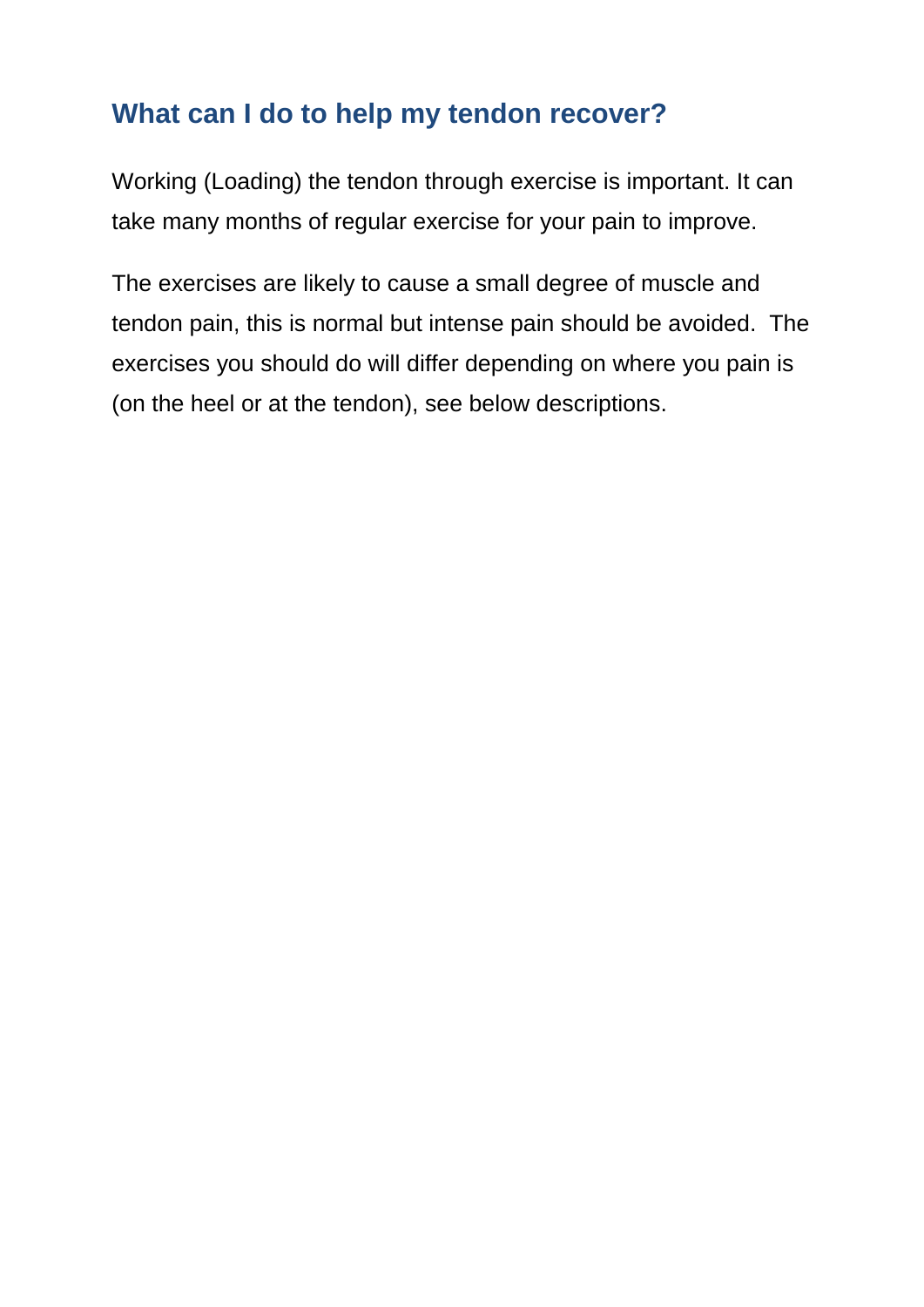## **Tendon Strengthening**

### Exercises for pain in the middle of the Achilles tendon

1.

a. Stand with your toes on the edge of a step.

b. Lift the good leg in the air, feeling the tendon loading on the bad leg.

c. Hold for 5 seconds, then return the good foot to the step





2. Do steps a, b and c but now eith a slightly BENT knee.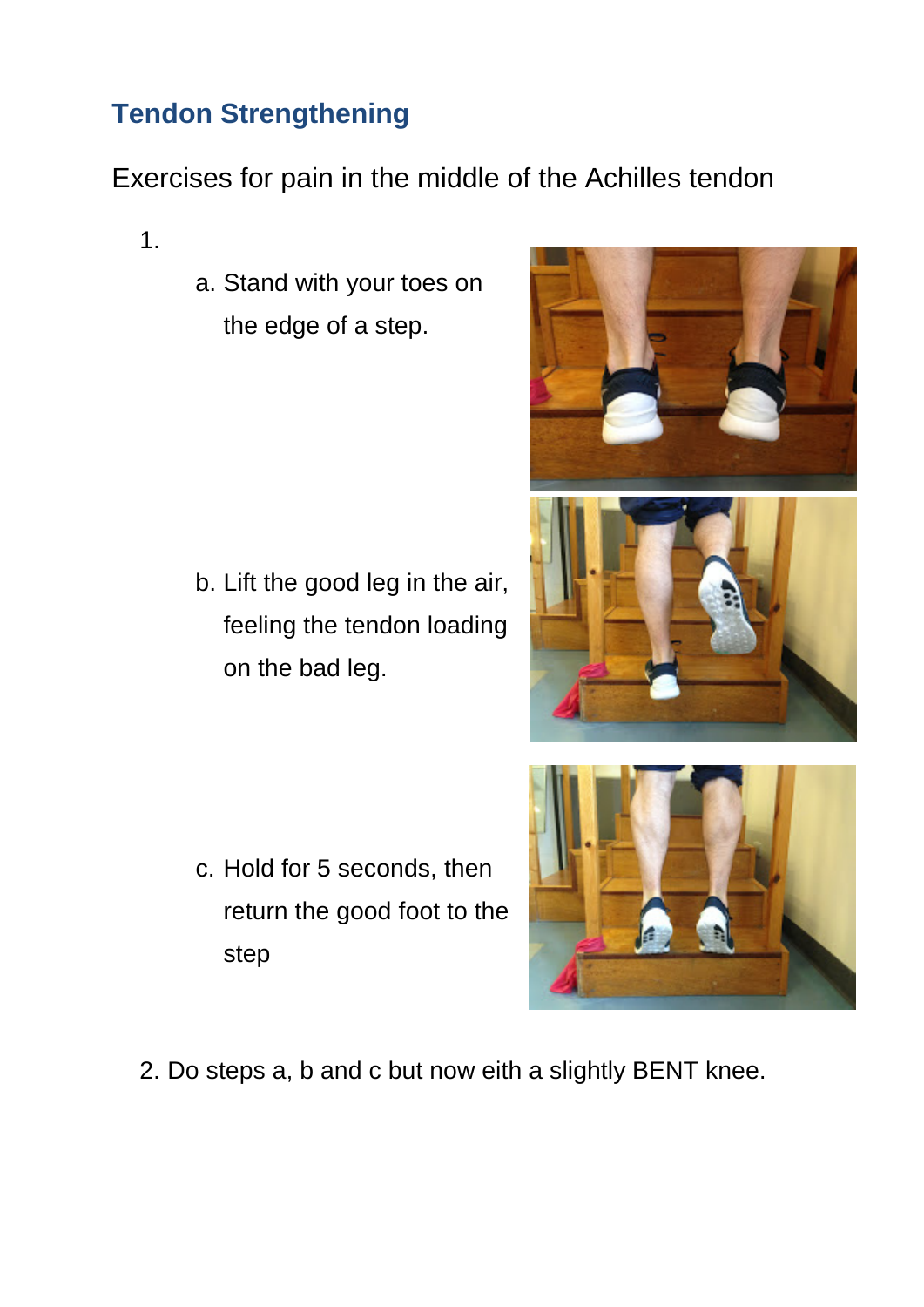# **When you can comfortably do the above stages without too much pain, move on to these exercises**

#### 1.

- a. Stand with your toes on the edge of a step. Use support if needed. Push up so both heels are up in the air (starting position)
- b. Lift the good leg in the air so all your weight is going through your painful side. Hold for 2 seconds.





c. S

lowly lower your heel down towards the floor. This should take about 6 seconds.

d. Put the good leg back on the step.

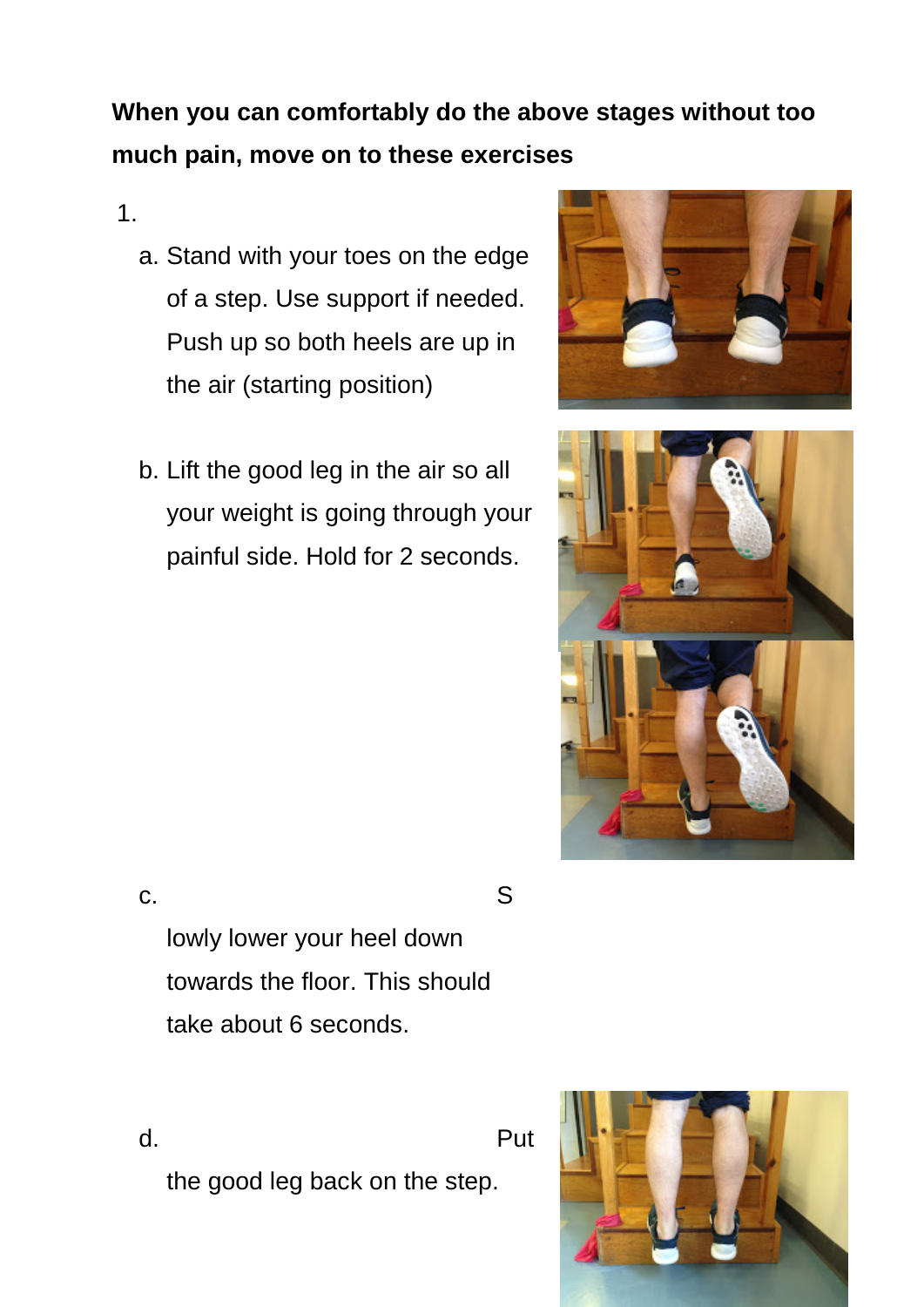Repeat this process 10 times. Rest for one minute then do another 2 sets

2. Do steps a, b and c but now eith a slightly BENT knee.

# Exercises for pain on your heel (at the very) bottom of your Achilles tendon

1.

- a. Stand next to a wall. Push up so both heels are up in the air (starting position).
- b. Lift the good leg in the air. Hold this position for 5 seconds. Return to start position. Repeat 10 times. Rest for 1 minute, then do another 2 sets.





2. Do steps a, b and c but now eith a slightly BENT knee.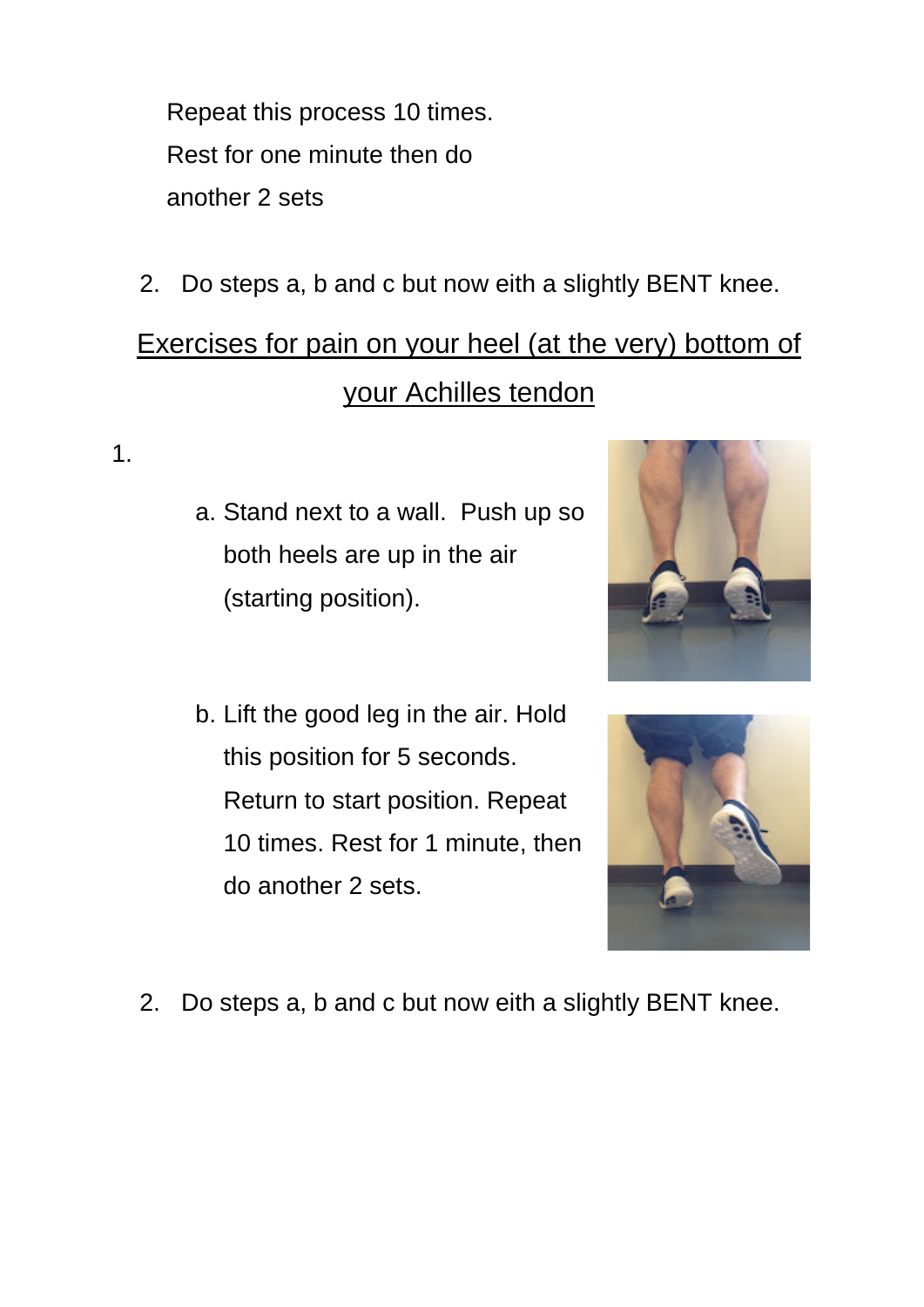# **When you can comfortably do the above stages without too much pain, move on to these exercises**

- 1.
- a. Stand next to a wall. Push up so both heels are up in the air (starting position).
- b. Lift the good leg in the air.

- c. Slowly lower your affected leg to the floor. Repeat 10 times. Rest for 1 minute, then do another 2 sets.
- 2. Do steps a, b and c but now eith a slightly BENT knee.

You can slowly increase the number you do if it does not increase your tendon pain.





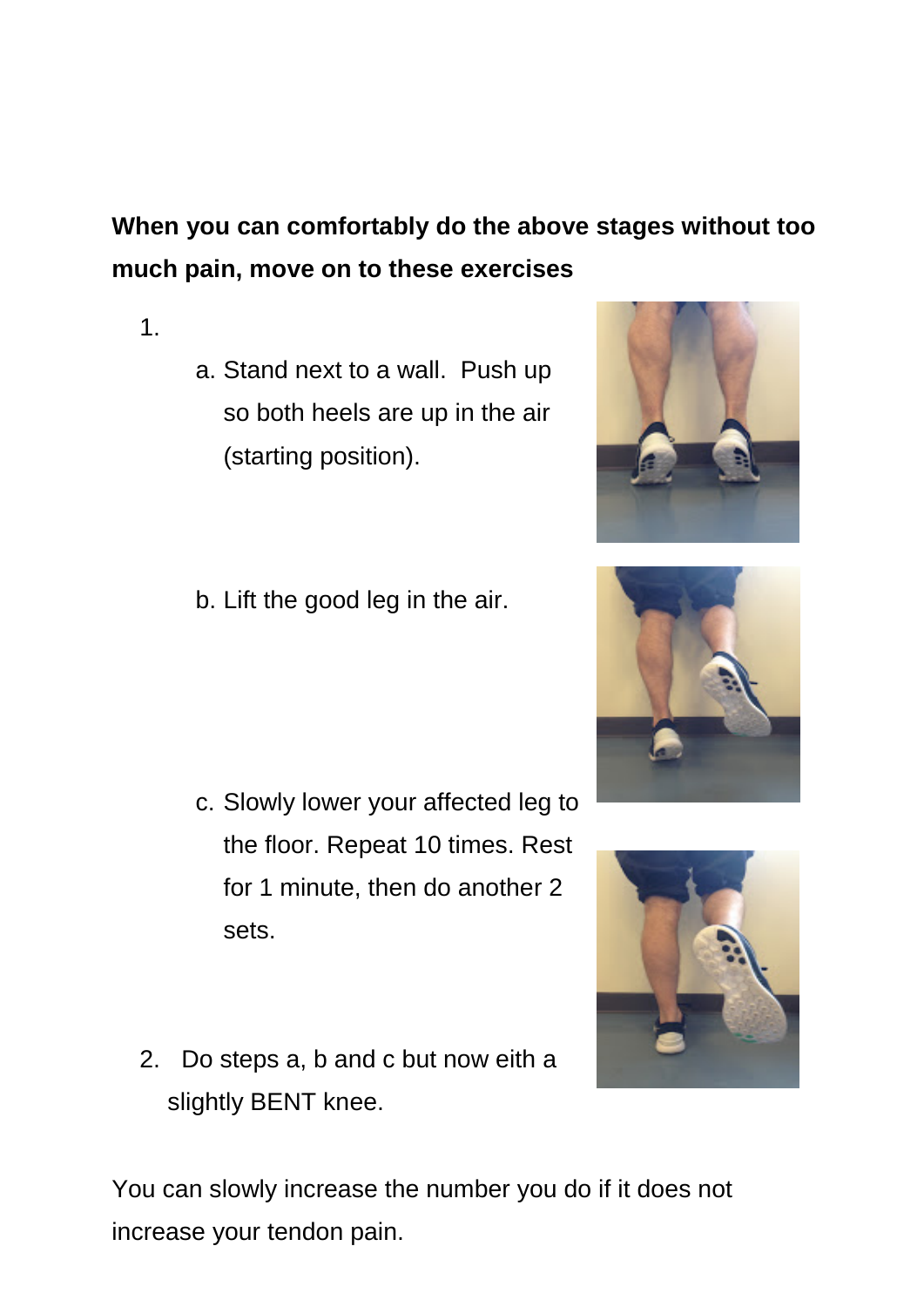#### **Progressions**

As the pain gets better, you will need to make the exercise harder. This will help you to continue to make the tendon stronger, and hopefully, further reduce your pain. Try:

- Wearing a heavy bag (e.g. rucksack) on your back
- Increase the number of exercises you do

### **Walking**

Wear comfortable trainers when walking.

If the pain is severe when you walk, a small heel cushion / raise can be placed in the heel of the shoe. This can help take the pressure off the tendon while walking. These are available from most pharmacies or sports shops. Ask your physiotherapist about this

### **What if my Symptoms do not improve?**

If your pain does not improve with the exercises or your pain increases, please speak to your GP.

### **Other Information**

Information on a clinical trial run by Barts Health Trust and Queen Mary University London on Achilles tendinopathy can be found on:

<http://www.tendon.qmul.ac.uk/patients/treatments/index.html> This includes further information on Achilles tendinopathy and also has videos with exercises progressions available to view. For info, email: [Achilles@Bartshealth.nhs.uk](mailto:Achilles@Bartshealth.nhs.uk)